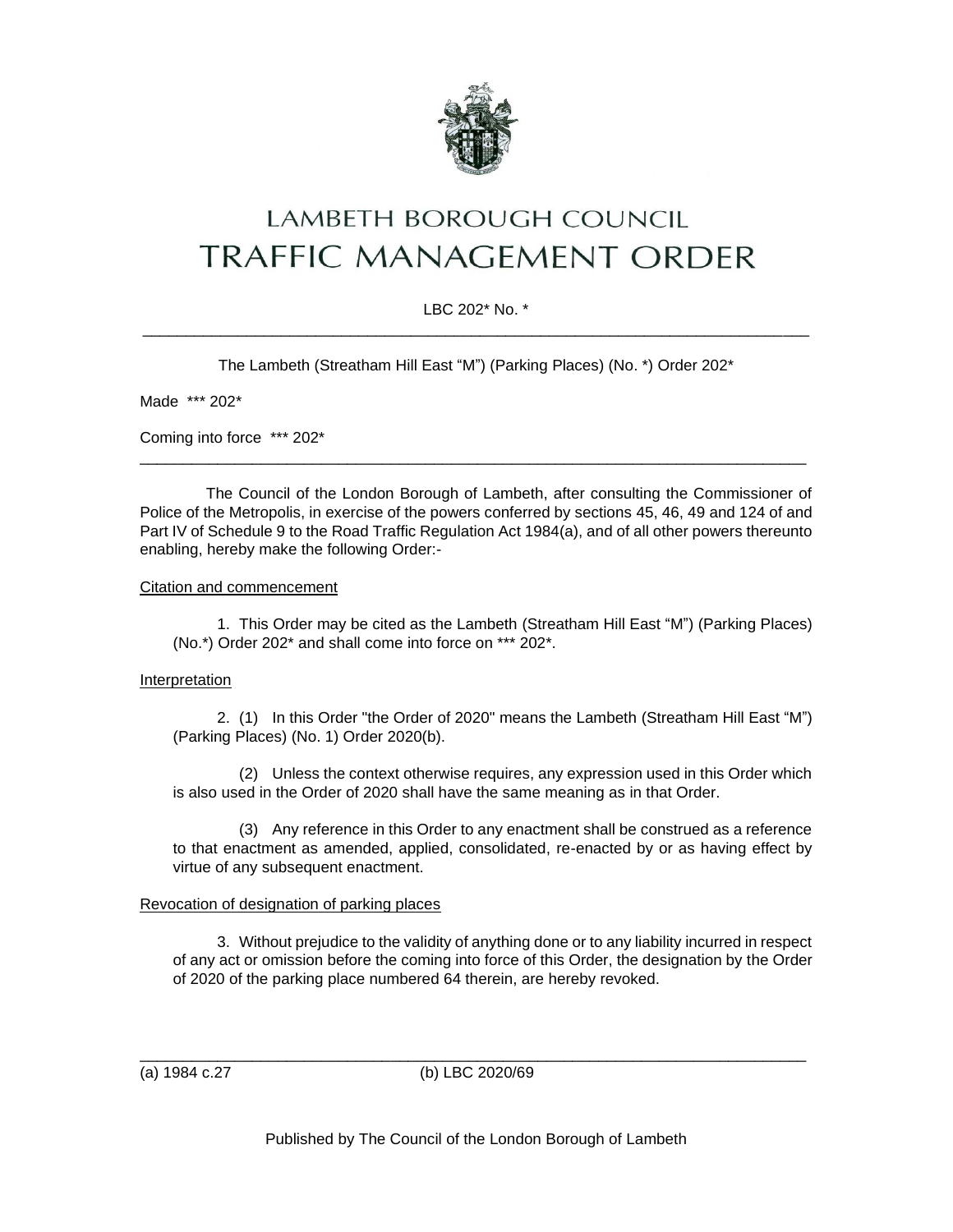4. (1) Each area on a highway comprising the length of carriageway of a street specified in column 2 of the Schedule to this Order and bounded on all sides by a white line marking is designated as a parking place.

(2) The reference in this Article to a white line marking shall be construed as a reference to the white line marking (either broken or continuous) provided for in Schedule 7 to the Traffic Signs Regulations and General Directions 2016(a) or, if applicable, authorised by the Secretary of State by virtue of section 64 of the Road Traffic Regulation Act 1984.

(3) The provisions of the Order of 2020 (other than Articles 3, 16 and 41) shall apply to the areas designated as parking places by this Order as if in those provisions any reference to a parking place included a reference to an area designated as a parking place by this Order and as if any reference to Schedule 8 to the Order of 2020 included a reference to Schedule 3 to this Order.

Placing of traffic signs, etc.

- 5. The Council shall:-
	- (a) place and maintain traffic signs indicating the limits of each parking place referred to in the Schedule to this Order;
	- (b) place and maintain in or in the vicinity of each parking place referred in the Schedule to this Order traffic signs indicating that such parking place may be used during the permitted hours for the leaving only of the vehicles specified in Article 4(2) of the Order of 2020;
	- (c) carry out such other work as is reasonably required for the purposes of the satisfactory operation of each parking place referred to in the Schedule to this Order.

Dated this \*\*\*\* day of \*\*\* 202\*.

### Ben Stevens Highway Network Manager

(a) S.I. 2016/362

\_\_\_\_\_\_\_\_\_\_\_\_\_\_\_\_\_\_\_\_\_\_\_\_\_\_\_\_\_\_\_\_\_\_\_\_\_\_\_\_\_\_\_\_\_\_\_\_\_\_\_\_\_\_\_\_\_\_\_\_\_\_\_\_\_\_\_\_\_\_\_\_\_\_\_\_\_